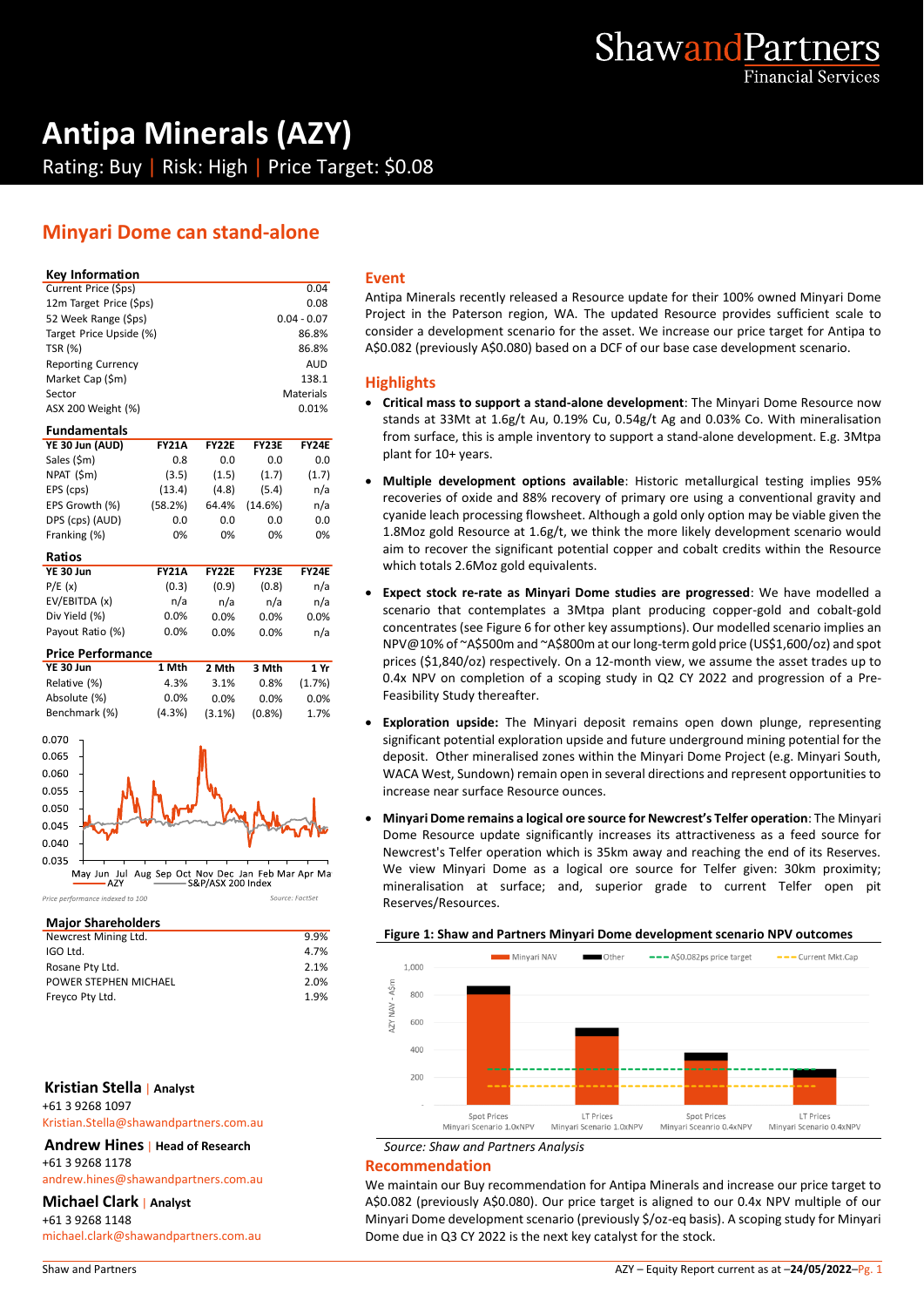# ShawandPartners

Financial Services

| <b>Antipa Minerals</b>              |  |
|-------------------------------------|--|
| <b>Materials</b>                    |  |
| <b>Materials</b>                    |  |
| FactSet: AZY-AU / Bloomberg: AZY AU |  |

| Data          | EP.                            |
|---------------|--------------------------------|
| <b>BUY</b>    | PE                             |
| <b>HIGH</b>   | DP                             |
| 0.04          | Di                             |
| 0.08          | Fra                            |
| $0.04 - 0.07$ | Pa                             |
| 3,139.7       |                                |
| 138.1         | $rac{\mathbf{Pr}}{\mathbf{S}}$ |
| 86.8%         |                                |
|               |                                |

### **Company Description**

Antipa Minerals Ltd. engages in the exploration and development of mineral properties. Its project portfolio includes Citadel, North Telfer, and Paterson. The company was founded on November 1, 2010 and is headquartered in West Perth, Australia.<br>Price to earnings (x) - NTM



| <b>Financial Year End: 30 June</b>                                   |              |              |                    |              |              |
|----------------------------------------------------------------------|--------------|--------------|--------------------|--------------|--------------|
| <b>Investment Summary (AUD)</b>                                      | <b>FY20A</b> | <b>FY21A</b> | <b>FY22E</b>       | <b>FY23E</b> | FY24E        |
| EPS (Reported) (cps)                                                 | (8.4)        | (13.4)       | (4.8)              | (5.4)        | n/a          |
| EPS (Underlying) (cps)                                               | (8.4)        | (13.4)       | (4.8)              | (5.4)        | n/a          |
| EPS (Underlying) Growth (%)                                          | n/a          | (58.2%)      | 64.4%              | (14.6%)      | n/a          |
| PE (Underlying) (x)                                                  | (0.3)        | (0.3)        | (0.9)              | (0.8)        | n/a          |
| DPS (cps) (AUD)                                                      | 0.0          | 0.0          | 0.0                | 0.0          | 0.0          |
| Dividend Yield (%)                                                   | 0.0%         | 0.0%         | 0.0%               | 0.0%         | 0.0%         |
| Franking (%)                                                         | 0%           | 0%           | 0%                 | 0%           | 0%           |
| Payout Ratio (%)                                                     | 0.0%         | 0.0%         | 0.0%               | 0.0%         | n/a          |
| Profit and Loss (AUD) (m)<br>Sales                                   | <b>FY20A</b> | <b>FY21A</b> | <b>FY22E</b>       | <b>FY23E</b> | <b>FY24E</b> |
|                                                                      | 0.6<br>n/a   | 0.8<br>21.4% | 0.0<br>$(100.0\%)$ | 0.0<br>n/a   | 0.0<br>n/a   |
| Sales Growth (%)<br><b>EBITDA</b>                                    |              |              |                    | (1.7)        | (1.7)        |
| EBITDA Margin (%)                                                    | (1.8)<br>nm  | (3.5)<br>nm  | (1.6)<br>nm        | nm           | nm           |
| Depreciation & Amortisation                                          | (0.1)        | (0.1)        | (0.1)              | (0.1)        | (0.1)        |
| <b>EBIT</b>                                                          | (1.9)        | (3.6)        | (1.7)              | (1.7)        | (1.8)        |
| <b>EBIT Margin (%)</b>                                               | nm           | nm           | пm                 | nm           | пm           |
| Net Interest                                                         | 0.0          | 0.0          | 0.2                | 0.0          | 0.1          |
| Pretax Profit                                                        | (1.8)        | (3.5)        | (1.5)              | (1.7)        | (1.7)        |
| Tax                                                                  | 0.0          | 0.0          | 0.0                | 0.0          | 0.0          |
| Tax Rate (%)                                                         | 0.0%         | 0.0%         | 0.0%               | 0.0%         | 0.0%         |
| <b>NPAT Underlying</b>                                               | (1.8)        | (3.5)        | (1.5)              | (1.7)        | (1.7)        |
| Significant Items                                                    | 0.0          | 0.0          | 0.0                | 0.0          | 0.0          |
| <b>NPAT Reported</b>                                                 | (1.8)        | (3.5)        | (1.5)              | (1.7)        | (1.7)        |
| Cashflow (AUD) (m)                                                   | <b>FY20A</b> | <b>FY21A</b> | <b>FY22E</b>       | <b>FY23E</b> | <b>FY24E</b> |
| EBIT                                                                 | (1.9)        | (3.6)        | (1.7)              | (1.7)        | (1.8)        |
| Payments to Suppliers                                                | (1.6)        | (1.5)        | (1.6)              | (1.7)        | (1.7)        |
| <b>Receipts from Customers</b>                                       | 0.6          | 0.7          | 0.0                | 0.0          | 0.0          |
| <b>Tax Paid</b>                                                      | 0.0          | 0.0          | 0.0                | 0.0          | 0.0          |
| Net Interest                                                         | 0.0          | 0.0          | 0.2                | 0.0          | 0.1          |
| Depreciation & Amortisation                                          | 0.0          | 0.0          | 0.0                | 0.0          | 0.0          |
| <b>Operating Cashflow</b>                                            | (1.0)        | (0.8)        | (1.4)              | (1.6)        | (1.6)        |
| Capex                                                                | (3.7)        | (2.6)        | (27.3)             | (19.8)       | (12.5)       |
| Acquisitions and Investments<br>Disposal of Fixed Assets/Investments | 0.0<br>0.0   | 0.0<br>0.0   | 0.0<br>0.0         | 0.0<br>0.0   | 0.0<br>0.0   |
| <b>Investing Cashflow</b>                                            | (3.7)        | (2.6)        | (27.3)             | (19.8)       | (12.5)       |
| Equity Raised / Bought Back                                          | 3.9          | 30.1         | 0.3                | 35.0         | 0.0          |
| Change in Debt                                                       | 0.0          | 0.0          | 0.0                | 0.0          | 0.0          |
| Other                                                                | (0.3)        | 0.0          | 0.0                | 0.0          | 0.0          |
| <b>Financing Cashflow</b>                                            | 3.6          | 30.1         | 0.3                | 35.0         | 0.0          |
| Net Change in Cash                                                   | (1.0)        | 26.6         | (28.4)             | 13.6         | (14.1)       |
| <b>Balance Sheet (AUD) (m)</b>                                       | <b>FY20A</b> | <b>FY21A</b> | <b>FY22E</b>       | <b>FY23E</b> | FY24E        |
| Cash                                                                 | 7.0          | 33.7         | 5.2                | 18.8         | 4.7          |
| <b>Accounts Receivable</b>                                           | 0.3          | 1.3          | 1.3                | 1.3          | 1.3          |
| Inventory                                                            | 0.0          | 0.0          | 0.0                | 0.0          | 0.0          |
| <b>Other Current Assets</b>                                          | 1.3          | 1.3          | 1.3                | 1.3          | 1.3          |
| PPE                                                                  | 0.0          | 0.2          | 0.2                | 0.1          | 0.0          |
| Goodwill & Intangibles                                               | 0.0          | 0.0          | 0.0                | 0.0          | 0.0          |
| Investments                                                          | 0.0          | 0.0          | $0.0\,$            | 0.0          | 0.0          |
| Other Non Current Assets                                             | 28.2         | 37.8         | 63.8               | 78.8         | 88.8         |
| <b>Total Assets</b>                                                  | 36.8         | 74.2         | 71.7               | 100.3        | 96.1         |
| Accounts Payable                                                     | 2.4          | 11.0         | 9.8                | 5.0          | 2.5          |
| Long Term Debt                                                       | 0.0          | 0.0          | 0.0                | 0.0          | 0.0          |
| <b>Total Liabilities</b>                                             | 2.9          | 11.5         | 10.2               | 5.5          | 3.0          |
| Ratios                                                               | FY20A        | <b>FY21A</b> | FY22E              | FY23E        | FY24E        |
| <b>ROE</b> (%)                                                       | n/a          | (7.5%)       | (2.4%)             | (2.2%)       | (1.8%)       |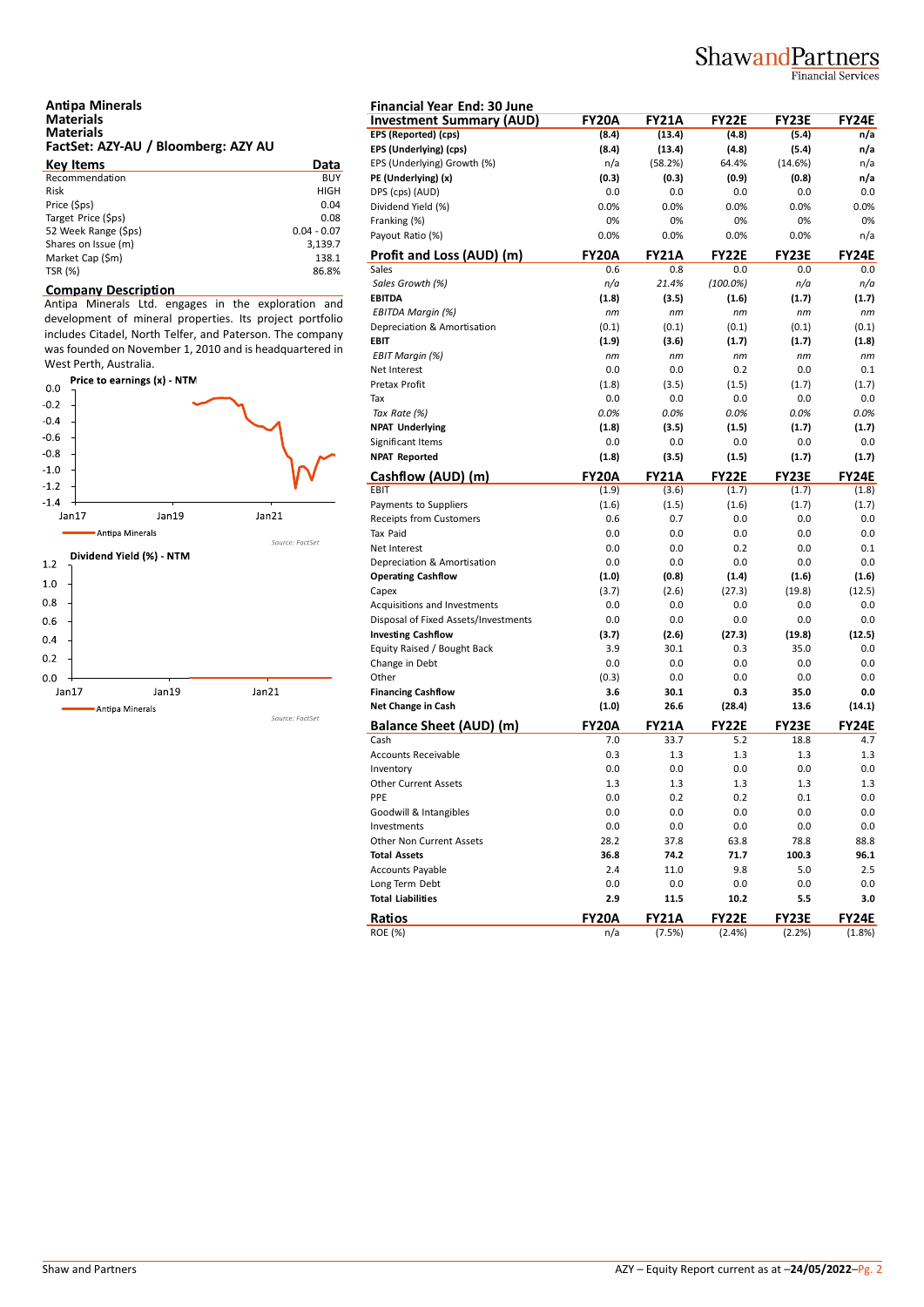# **Company Overview (recap)**

Antipa is a gold/copper exploration company focused on exploring the Paterson Province of Western Australia. The region hosts several world-class mineral deposits including the Telfer gold-copper-silver mine, the Winu copper-gold-silver deposit and the Havieron goldcopper development project. Since 2010, Antipa has consolidated a significant  $\sim$ 5,200km<sup>2</sup> tenure in the eastern Paterson (se[e Figure 2\)](#page-2-0) that includes:

- Two flagship projects:
	- o Minyari Dome Project | 100% AZY | 2.6Moz-eq<sup>1</sup> gold Resource
	- o Citadel Project | 35% AZY, 65% RIO | 1.2Moz-eq attributable gold Resource
- Advanced exploration optionality:
	- o Wilki (Newcrest) farm-in
	- o Paterson (IGO) farm-in

The strategic nature and prospectively of Antipa's landholding have attracted joint venture partner Rio Tinto, and farm-in partners Newcrest and IGO. Newcrest and IGO also have equity at the head-co level of 9.9% and 4.7% respectively.



<span id="page-2-0"></span>**Figure 2: Overview of Antipa's tenement interests and JV/farm-in partners**

*Source: Company ASX Release 6 December 2021*

# **Minyari Dome Resource Update and Project Overview**

Antipa Minerals released an update to their 100% owned Minyari Dome Resource on 2 May 2022. As shown in [Figure 3,](#page-2-1) the 2022 update was a significant 2.5x increase in contained gold ounces versus the prior 2017 Resource.

### <span id="page-2-1"></span>**Figure 3: Summary of Minyari Dome Resource versus prior statement (2017)**

|      |    |     | Tonnes Gold Copper Silver Cobalt Gold Copper Silver Cobalt<br>(Mt) (g/t) (%) (g/t) (%) (koz) (kt) (koz) (kt) |      |          |       |    |     |  |
|------|----|-----|--------------------------------------------------------------------------------------------------------------|------|----------|-------|----|-----|--|
| 2017 | 11 | 2.0 | 0.24                                                                                                         | 0.7  | 0.04 723 |       | 26 | 233 |  |
| 2022 | 34 | 1.6 | 0.19                                                                                                         | 0.54 | 0.03     | 1,750 | 64 | 584 |  |

*Source: Company ASX Releases, 2 May 2022, 28 April 2022*

The Minyari Dome Project consists of the Minyari deposit, which accounts for ~85% of the contained Minyari Dome gold ounces, plus 4 other smaller satellite deposits. Much of the mineralisation at the Minyari Dome Project remains open. Most significantly, the Minyari deposit remains open down plunge, which represents potential upside for the project. Additionally, the satellite deposits around the Minyari deposit are near surface and remain open in several directions.

Shaw and Partners AZY – Equity Report current as at –**24/05/2022**–Pg. 3 1 *See Company ASX release 12 May 2022 for assumptions applied to gold equivalent calculation.*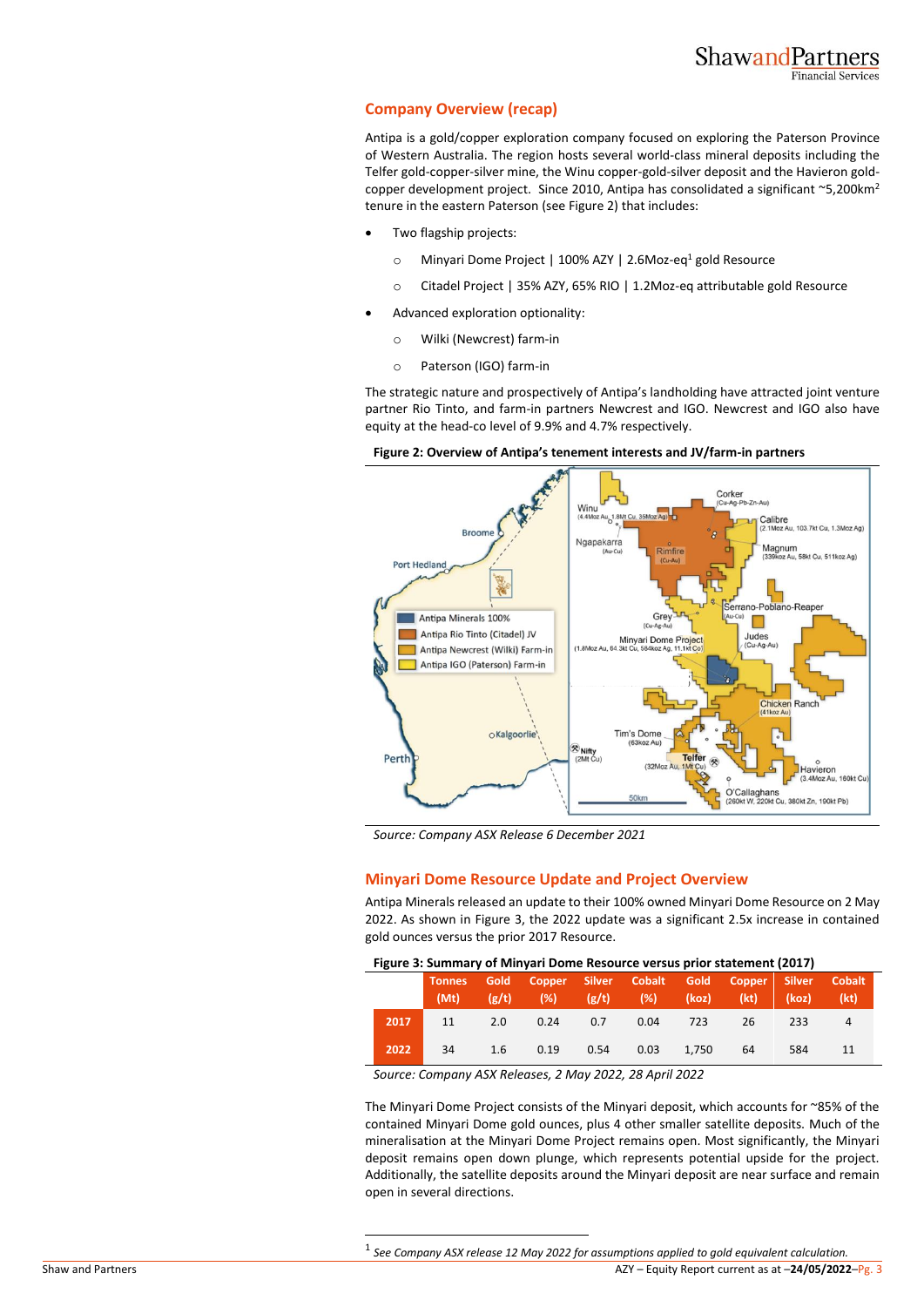## **Figure 4: Plan view Minyari Dome Project Figure 5: Section view of Minyari deposit**





*Source: Company ASX release 2 May 2022 Source: Company ASX release 2 May 2022*

# **Minyari Dome Project Development Scenario**

The recent Minyari Dome Resource update provides sufficient scale for Antipa to progress a stand-alone development scenario for the asset. Management have guided to completion of a Scoping Study in Q3 CY 2022, with progression of a Pre-Feasibility Study thereafter.

Metallurgical testing undertaken in 2017 implied 95% recoveries of oxide and 88% recovery of primary ore using a conventional gravity and cyanide leach processing flowsheet (ASX Release 13 June 2017). Further test work undertaken in 2018 confirmed potential to produce copper-gold and cobalt-gold concentrates with up to 89% total gold recovery and up to 66% cobalt recovery (ASX Release 27 August 2018).

Although a gravity and cyanide leach flow sheet would likely provide for positive economic outcomes, we think that production of a bulk concentrate(s) is likely to optimise project economics given the significant potential copper and cobalt credits within the Resource. We expect that a bulk concentrate will be able to utilise the same road that Newcrest use to transport concentrate from Telfer, with modest works required to access the road.

In [Figure 6](#page-4-0) an[d Figure 7](#page-4-1) we outline a bulk concentrate development scenario. We note that the assumptions associated with this scenario are highly uncertain given we are making guestimates ahead of studies released by the Company. However, we do view it as a useful exercise to test "what you need to believe" for Minyari Dome to be a viable stand-alone operation.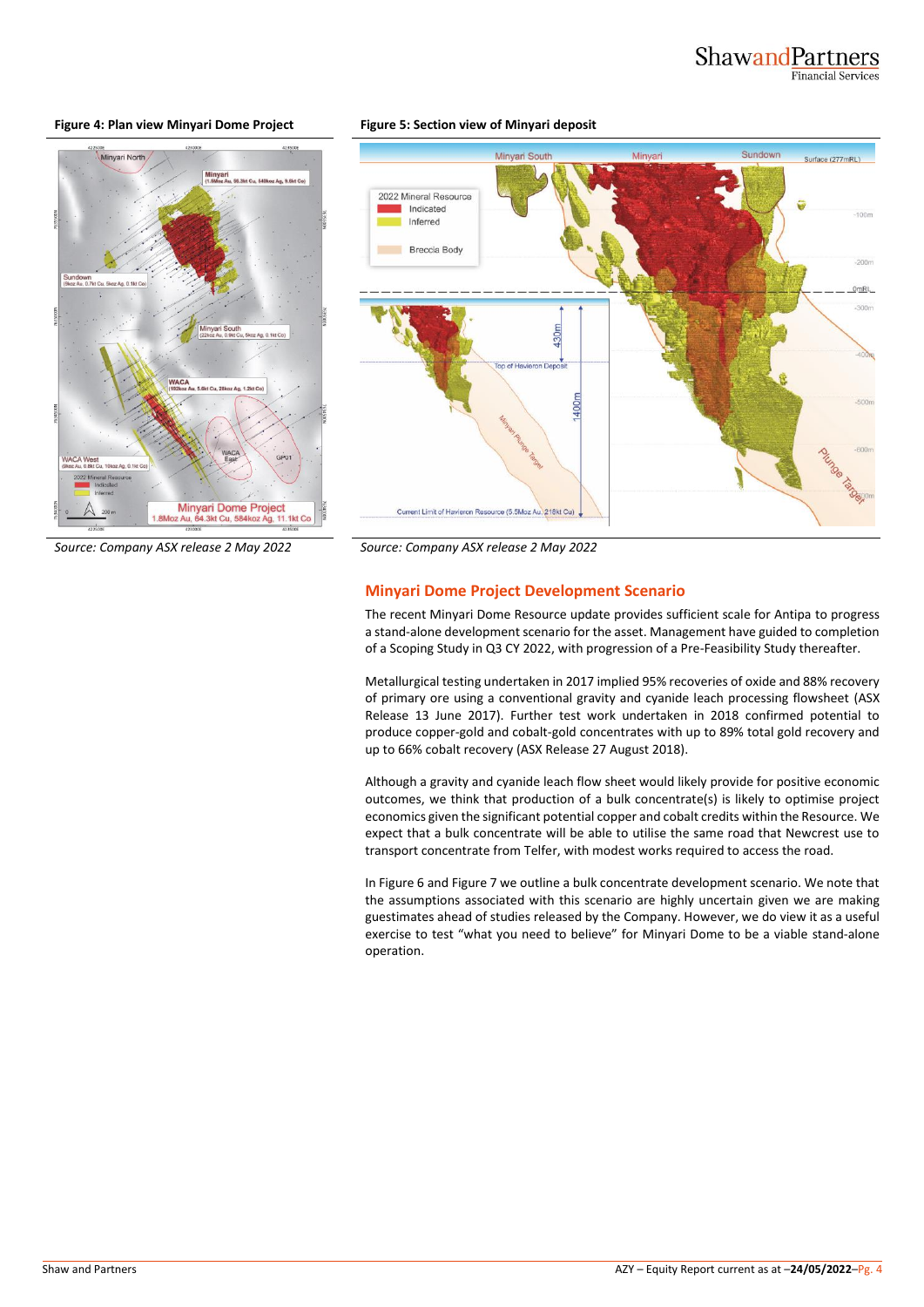$13 - 14$ 

Year

# <span id="page-4-0"></span>**Figure 6: Shaw and Partners' Minyari Dome Project development scenario key assumptions**

| <b>Metric</b>                   | <b>Unit</b>  | Value         | <b>Comments</b>                                                                                                                 |
|---------------------------------|--------------|---------------|---------------------------------------------------------------------------------------------------------------------------------|
| Metal Prices (Long term / Spot) |              |               |                                                                                                                                 |
| Gold                            | US\$/oz      | 1600 / 1840   | - Shaw and Partners long-prices and spot prices                                                                                 |
| Silver                          | US\$/oz      | 26/21.6       |                                                                                                                                 |
| Copper                          | US\$/t       | 6923 / 9270   |                                                                                                                                 |
| Cobalt                          | US\$/t       | 55421 / 75000 |                                                                                                                                 |
| <b>Physicals</b>                |              |               |                                                                                                                                 |
| Strip ratio                     | W:O          | 3.5           | - Best guess based on ore body geometry and disclosed plan and crossection views.                                               |
| Mill capacity                   | Mtpa         | 3.0           | -Sized for approx 10yr mine life based on current Resource tonnes                                                               |
| Gold grade milled               | g/t          | 1.52          | - Assume 5% dilution versus reported Resource grades                                                                            |
| Silver grade milled             | g/t          | 0.51          | - Assume 5% dilution versus reported Resource grades                                                                            |
| Copper grade milled             | %            | 0.18%         | - Assume 5% dilution versus reported Resource grades                                                                            |
| Cobalt grade milled             | %            | 0.03%         | - Assume 5% dilution versus reported Resource grades                                                                            |
| Gold recovery / payability      | %            | 89% / 97%     | - Gold and cobalt recoveries informed by Company ASX release 27 Aug-18                                                          |
| Silver recovery / payability    | %            | 50% / 50%     | - Silver recoveries best guess, not material                                                                                    |
| Copper recovery / payability    | %            | 77% / 97%     | - Copper recoveries based on observed Telfer tails grades                                                                       |
| Cobalt recovery / payability    | %            | 65% / 60%     | - All playabilities based on best guess, informed by other Au/Cu operations. High uncertainty.                                  |
| <b>Life of Mine Capital</b>     |              |               |                                                                                                                                 |
| Development                     | <b>ASm</b>   | 300           | - Factored up from Sorby Hills 2020 PFS using 1.6x factor.                                                                      |
| <b>Sustaining</b>               | ASm          | 63            | - Assume annual spend of 2% of development capital                                                                              |
| <b>Costs</b>                    |              |               |                                                                                                                                 |
| Mining cost                     | A\$/tmm      | 3.5           | - Range A\$2.4-2.6/t TMM in Capricorn Metals Karlawinda FS 2017 and Sorby Hills 2020 PFS.<br>Conservatively apply A\$3.5/t TMM. |
| Processing cost                 | A\$/t milled | 27.5          | - Sorby Hills ~20/t for . Applied A\$27.5/t to account for higher power costs and dual con.                                     |
| <b>G&amp;A</b>                  | A\$/t milled | 5.            | - Aligned to absolute \$ value of Golden Grove, Capricorn Copper operations                                                     |
| TC/RC and shipping              | AS/t milled  | 7             | - Assume ~11% of total production costs, informed by benchmarking                                                               |
| Royalty                         | % Revenue    | 2.5%          | - State royalty                                                                                                                 |
| Corporate tax rate              | %            | 30%           | - Australian corporate tax rate                                                                                                 |

 $\begin{array}{c} \n\end{array}$ 

 $\overline{1}$  $\overline{z}$  $\overline{3}$  $\overline{4}$  $\overline{5}$ 6  $\overline{7}$  $\mathbf{g}$  $\overline{9}$  $10<sup>1</sup>$  $11$  $12$ 

*Source: Shaw and Partners analysis*

## <span id="page-4-1"></span>**Figure 7: Shaw and Partners' Minyari Dome Project development scenario summarised in charts**







Development Sustaining Capital

8  $\overline{9}$  10  $11$ 12  $13\,$ 14

Year



Gold Production - koz

Gold Production (koz)



Annual Cash Flows (A\$m)



*Source: Shaw and Partners analysis*

 $\overline{5}$ 6

 $\,1\,$  $\overline{2}$  $\overline{\mathbf{3}}$  $\overline{4}$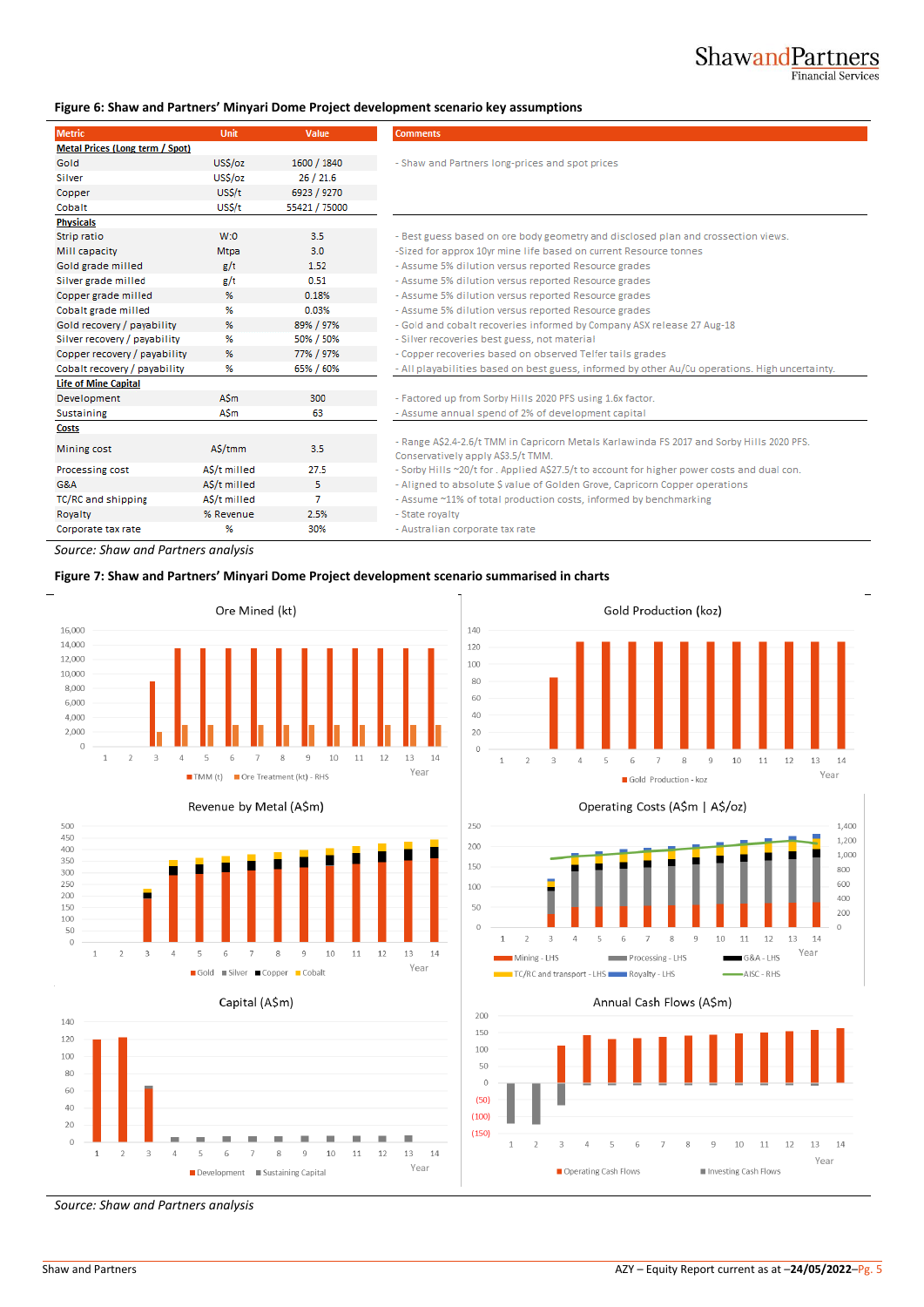Figure 8 an[d Figure 9](#page-5-1) outline our updated sum-of-the-parts valuation with incorporation of [the Miny](#page-5-0)ari Dome development scenario outlined in [Figure 6](#page-4-0) and [Figure 7.](#page-4-1) Our Minyari Dome scenario has high degree of uncertainty given we are making estimates ahead of studies released by the company, however we do believe that our attempted DCF valuation of Minyari Dome provides a preferred approach to valuation versus applying a \$/oz multiple.

With Scoping Study due for completion in Q3 CY 2022 and commencement of a Pre-Feasibility Study thereafter, we have assumed a 0.4xNPV Long Term Prices scenario when setting our 1-year price target.

|                        |      |                       | 1xNPV                             |                       | 0.4xNPV                           |                                                                                                          |
|------------------------|------|-----------------------|-----------------------------------|-----------------------|-----------------------------------|----------------------------------------------------------------------------------------------------------|
| <b>NAV Component</b>   |      | Spot<br><b>Prices</b> | <b>Long Term</b><br><b>Prices</b> | Spot<br><b>Prices</b> | <b>Long Term</b><br><b>Prices</b> | <b>Comments</b>                                                                                          |
| Minyari NPV (scenario) | A\$m | 501                   | 806                               | 323                   | 200                               | As per scenario outlined in Figure 6 and Figure 7                                                        |
| Minyari - Upside       | A\$m | 19                    | 19                                | 19                    | 19                                | Apply A\$25/oz-eq to best guess target exploration upside of 750 koz-<br>eq                              |
| Citadel Project (35%)  | A\$m | 30                    | 30                                | 30                    | 30                                | \$25 per gold equivalent applied to existing Resource (previously<br>A\$50/oz)                           |
| Farm-ins               | A\$m | 14                    | 14                                | 14                    | 14                                | Valued at the sunk farm-in expenditure plus the discounted value of<br>committed spend by Newcrest & IGO |
| Corporate              | A\$m | (13)                  | (13)                              | (13)                  | (13)                              | DCF of current annualised corporate expenditure                                                          |
| Cash                   | A\$m | 10                    | 10                                | 10                    | 10                                | Cash at 31 March 2022                                                                                    |
| <b>Total NAV</b>       | A\$m | 561                   | 867                               | 383                   | 261                               | $\sim$                                                                                                   |
| Current Market.Cap     | A\$m | 139                   | 139                               | 139                   | 139                               | Close 23 May 2022                                                                                        |
| (Discount) / Premium   | A\$m | 523%                  | 303%                              | 175%                  | 87%                               | Price target aligned to 0.4xNPV at Long Term Prices scenario                                             |

### <span id="page-5-0"></span>**Figure 8: Antipa Minerals sum-of-the-parts valuation**

*Source: Shaw and Partners analysis*

<span id="page-5-1"></span>**Figure 9: Antipa Minerals valuation summary**



*Source: Shaw and Partners analysis*

# **EV/oz benchmarking**

For good measure, [Figure 10](#page-6-0) shows current EV/oz of ASX emerging gold developers. We view this as an imperfect analysis to apply to Antipa Minerals given other value components within the company (i.e. 35% Citadel JV and Newcrest/IGO farm-ins) and given the copper and cobalt credits associated with a potential development, which we have incorporated by applying gold equivalents for Antipa in the analysis. Notwithstanding, [Figure 10](#page-6-0) shows that Antipa is trading at an undemanding A\$34/oz-eq. On an Minyari Dome only basis (i.e. assuming no value for the 1.2Moz-eq from Antipa's 35% share of Citadel Project or the Newcrest and IGO farm-ins), Antipa trades at A\$50/oz-eq.

For context, the acquisition of Apollo Consolidated by Ramelius Resources was priced at A\$133/oz for their Lake Rebecca Resource of 1.1Moz at 1.2g/t (Minyari Dome 1.8Moz at 1.6g/t plus copper, silver and cobalt credits). Comparably, Antipa's EV/oz trading multiple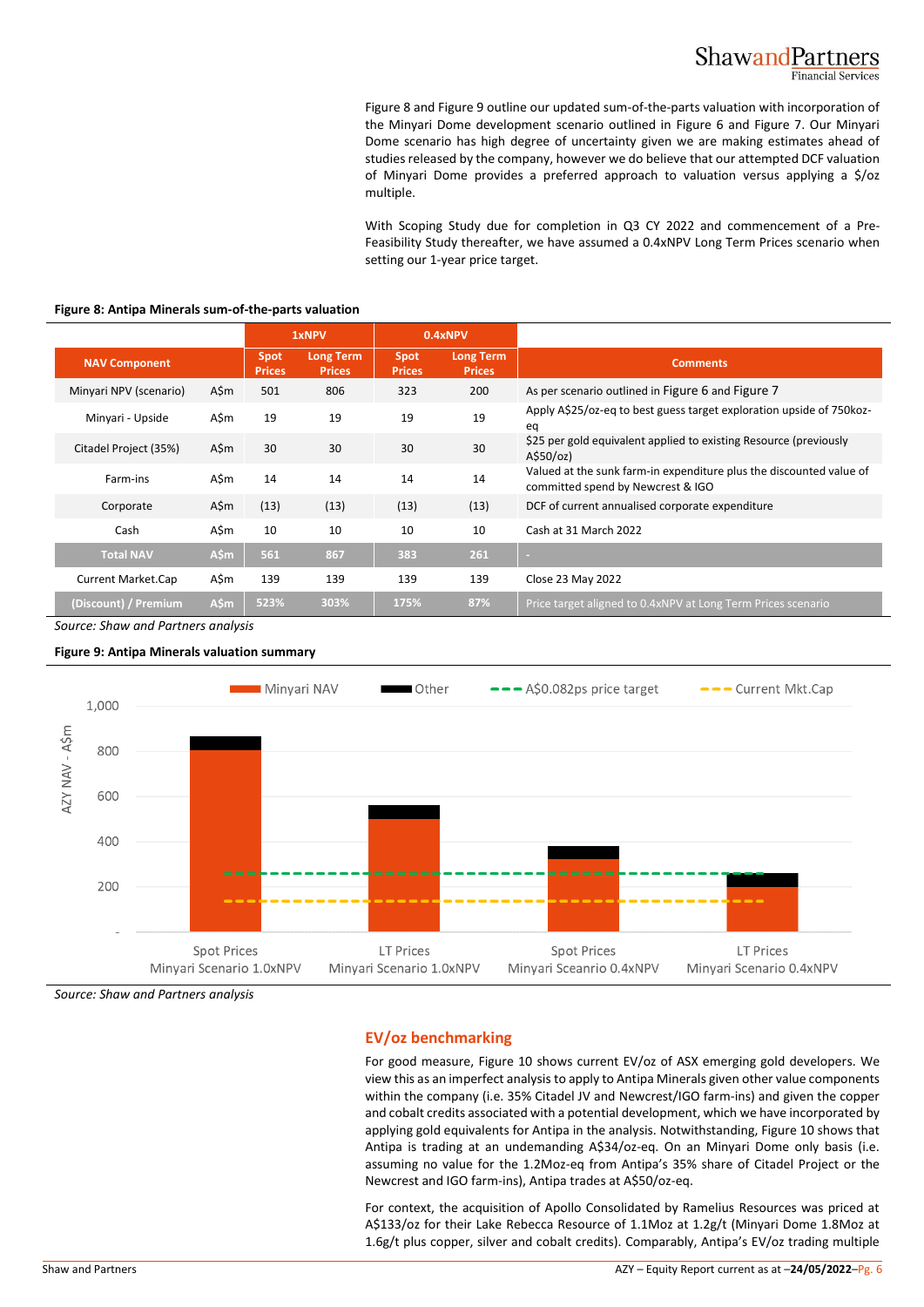appears cheap, even with consideration of constrained list of potential interlopers versus the Lake Rebecca asset.

<span id="page-6-0"></span>



*Source: Company Reports, Shaw and Partners analysis*

# **Minyari Dome a Standalone Development… or Telfer Ore Source?**

Although we see value in Minyari Dome as a potential stand-alone development, we remain of the view that it is a logical ore source for Newcrest's Telfer operation which is 35km away.

Telfer currently operates two 11Mtpa milling trains for total processing capacity of 22Mtpa. Telfer is nearing depletion of its ore Reserves, with ore from nearby Havieron currently expected to feed the Telfer plant post FY24. Havieron ore is planned to be processed through a modified Telfer plant to operate a single train at 6Mtpa on a campaign basis. To us, it seems logical to process a nearby ore source like Minyari prior to downsizing the plant.

We also note that the Minyari Dome grades are 1.6g/t gold and 0.19% copper versus Telfer West Dome Reserve grades of 0.58g/t gold and 0.052% copper. Hence, we see reasonable likelihood that Minyari would rank as a more profitable ore source than the next cut back at Telfer (pending costs of acquisition/other) given: 35km proximity; mineralisation at surface; and, superior grade to current Telfer open pit Resources.

Potentially adding urgency to secure incremental ore sources for the Telfer plant, Newcrest reported slow progress at the Havieron development in their March 2022 quarterly report, noting "the development of the exploration decline continued to experience poor ground conditions during the quarter… Advance rates have been significantly impacted by unfavourable geotechnical and hydrogeological conditions requiring extensive local and surface dewatering, pre-excavation ground treatment and substantial ground support installation".

The Havieron decline started in May 2021. Only ~313 metres of decline completed in up to 20 April 2022<sup>2</sup>. At a typical 1 in 7 decline inclination, that's just 45 vertical metres achieved of the required 430 vertical metres of cover to reach the top of the orebody. Being mineralised at surface, we expect Minyari Dome will look increasingly attractive as a potential Telfer ore source should access issues to the Havieron orebody be ongoing.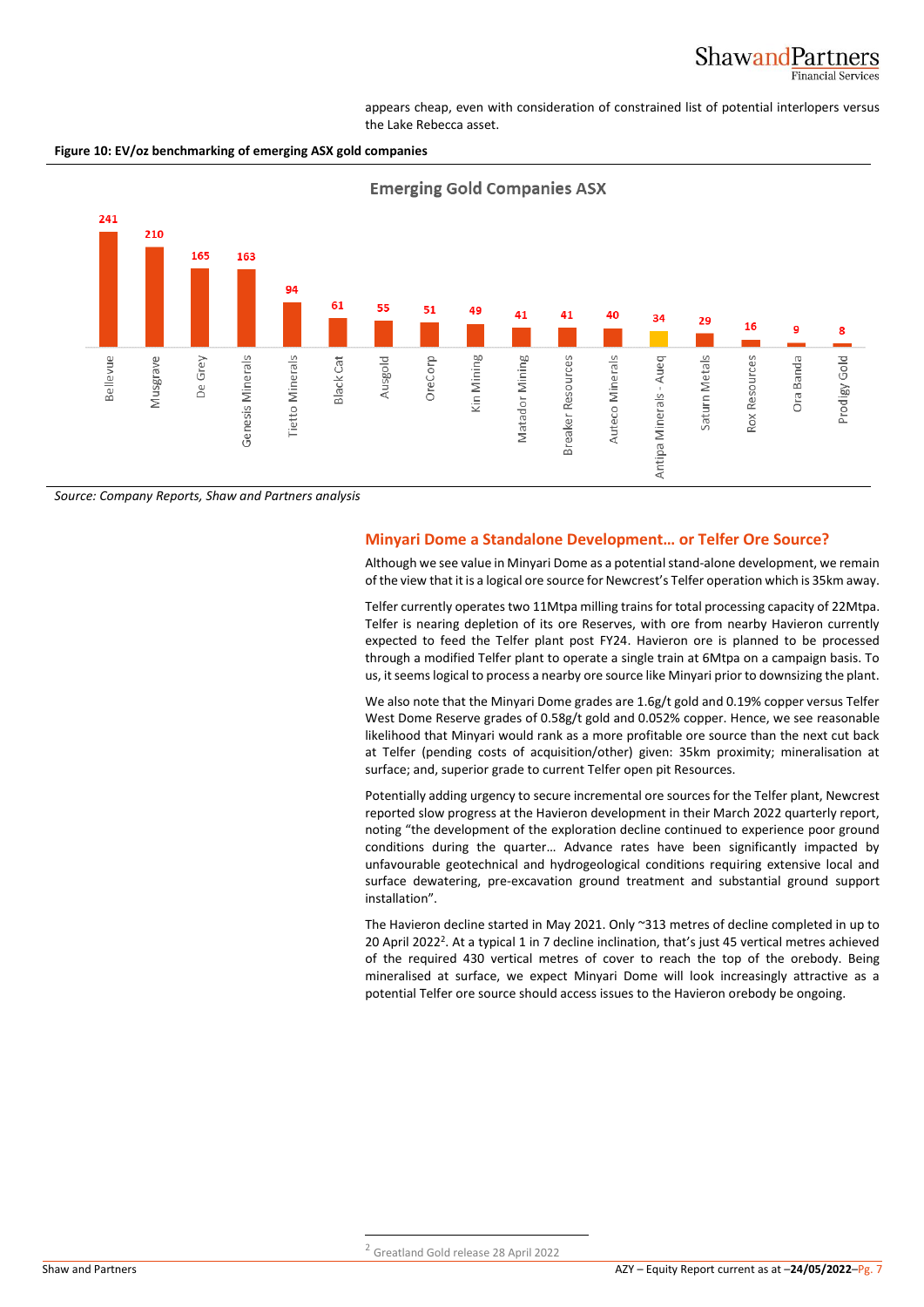

**Figure 11: Minyari Dome proximity to Newcrest's Telfer operation**

Source: Company ASX release 2 May 2022

# **Key risks**

As a small mining company we consider an investment in Antipa Minerals to be high risk. The key risks include;

- Antipa Minerals is predominantly an exploration and pre-production development company and therefore carries significant risk. There is no guarantee that future exploration results or development studies will be positive.
- Antipa Minerals are not yet producing and there is a risk that Antipa Minerals is unable to bring Minyari Dome or other potential projects into production.
- Smaller companies carry more significant 'key personnel' risk than larger organisations. If senior management depart the company, then it could delay projects or exacerbate operational risks.
- The gold price is volatile and driven as much by geopolitical events as fundamental supply and demand. As such, the price of gold is relatively difficult to forecast, and the actual price may differ substantially from our forecasts.
- The copper price is currently trading well above cost curve support and there are risks that if demand for copper does not meet expectations, then the copper price could revert to historical averages.
- We have forecast future capital and operating costs to inform a discounted cash flow valuation scenario for Minyari Dome. These capital and operating costs are uncertain given: few comparable operations and we are making capital and operating cost estimates ahead of comprehensive disclosures (i.e. scoping study) from the Company. Our cash flow forecasts would be too high if our operating cost assumptions are too low or our capital cost assumptions are too low.

## **Core drivers and catalyst**

Catalysts for the stock to reach our price target include;

- The Minyari Dome Resource now stands at 33Mt at 1.6g/t Au, 0.19% Cu, 0.54g/t Ag and 0.03% Co. With mineralisation from surface, this is ample inventory to support a stand-alone development. E.g. 3Mtpa plant for 10+ years. We expect the Antipa Minerals share price to re-rate as the company assesses the economics of a Minyari Dome standalone development. The Company has guided to a Scoping Study (Q3 CY 2022) and Pre-Feasibility thereafter.
- The Minyari deposit remains open down plunge, representing significant potential exploration upside and future underground mining potential for the deposit. Other mineralised zones within the Minyari Dome Project (e.g. Minyari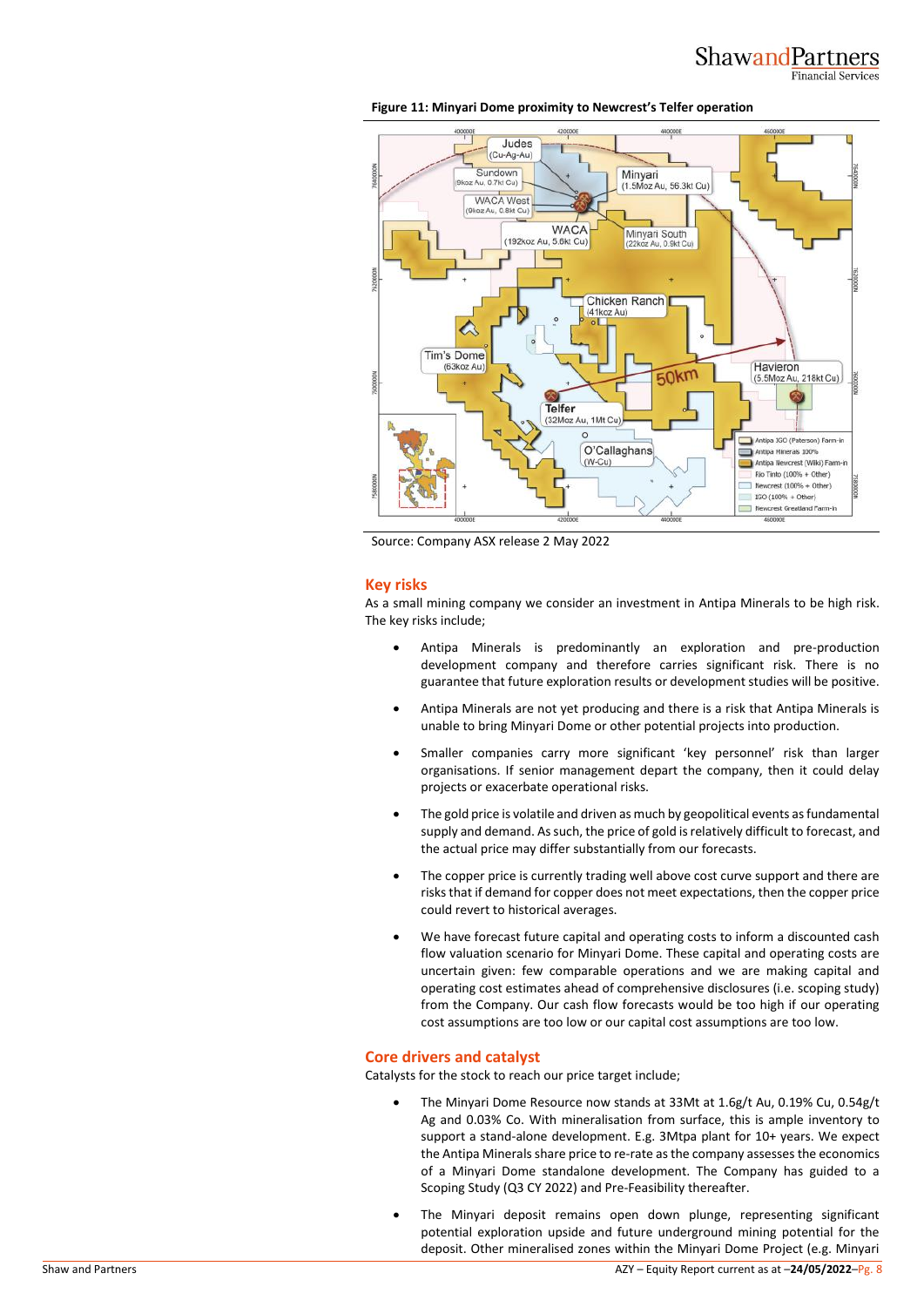

South, WACA West, Sundown) remain open in several directions and represent opportunities to increase near surface Resource ounces. Ongoing positive exploration results at the Minyari Dome project, or within other tenement interests, is a potential positive catalyst for the stock.

• Antipa Minerals could be a potential M&A target. The most logical interloper is Newcrest Mining as Minyari Dome is a potential ore source for Newcrest's Telfer operation which is 35km away. Newcrest Mining is also in the process of farmingin to Antipa's Wilki Project which is adjacent to Telfer tenements and owns 9.9% interest in Antipa Minerals.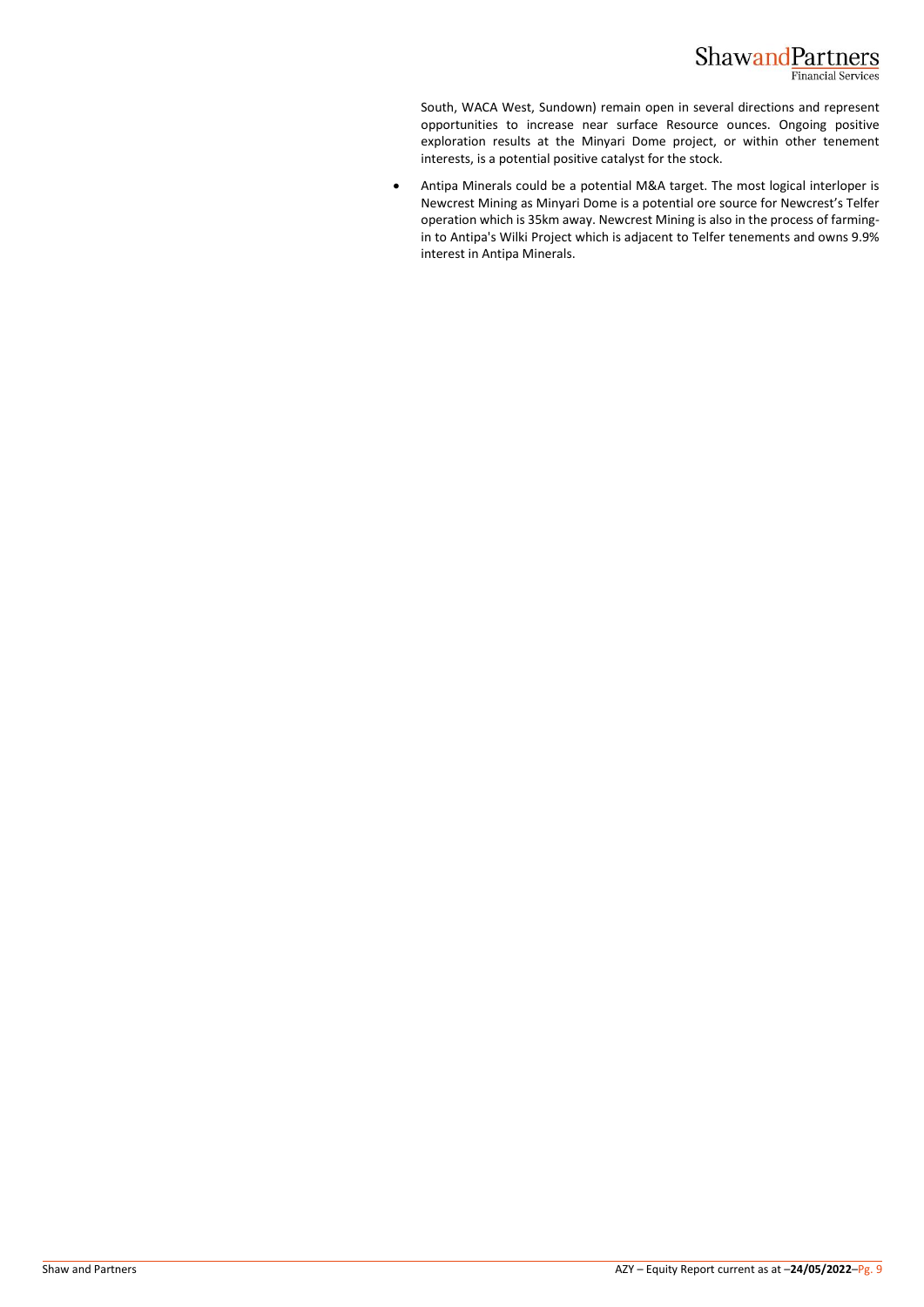# **Rating Classification**

| Buy              | Expected to outperform the overall market                                        |
|------------------|----------------------------------------------------------------------------------|
| Hold             | Expected to perform in line with the overall market                              |
| <b>Sell</b>      | Expected to underperform the overall market                                      |
| <b>Not Rated</b> | Shaw has issued a factual note on the company but does not have a recommendation |

# **Risk Rating**

| High   | Higher risk than the overall market – investors should be aware this stock may be speculative |
|--------|-----------------------------------------------------------------------------------------------|
| Medium | Risk broadly in line with the overall market                                                  |
| Low    | Lower risk than the overall market                                                            |

**RISK STATEMENT:** Where a company is designated as 'High' risk, this means that the analyst has determined that the risk profile for this company is significantly higher than for the market as a whole, and so may not suit all investors. Clients should make an assessment as to whether this stock and its potential price volatility is compatible with their financial objectives. Clients should discuss this stock with their Shaw adviser before making any investment decision.

| <b>Distribution of Investment Ratings</b> |              |                                |  |  |  |  |
|-------------------------------------------|--------------|--------------------------------|--|--|--|--|
| Rating                                    | <b>Count</b> | <b>Recommendation Universe</b> |  |  |  |  |
| Buy                                       | 100          | 85%                            |  |  |  |  |
| Hold                                      | 15           | 13%                            |  |  |  |  |
| Sell                                      |              | 2%                             |  |  |  |  |



Buy